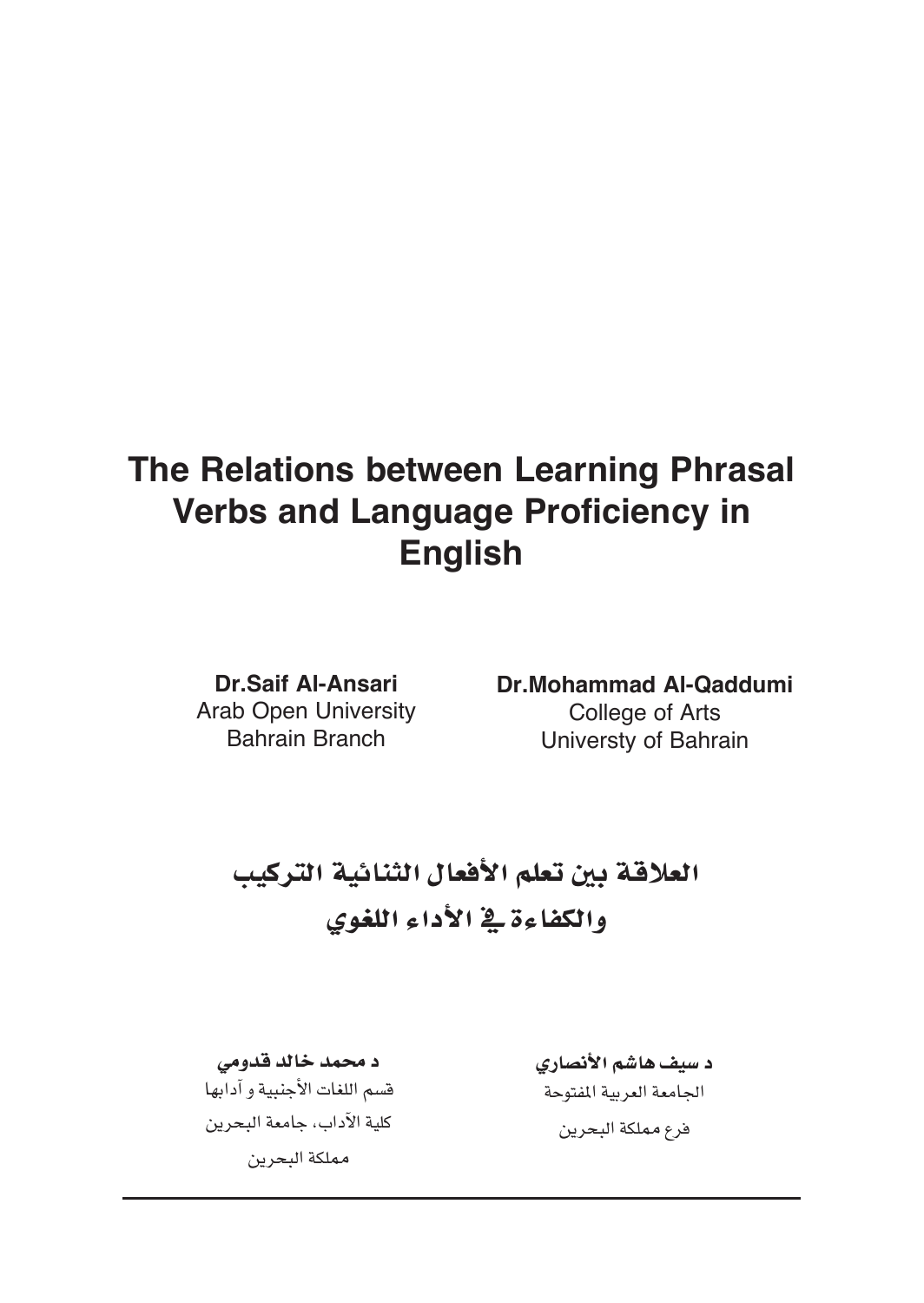# العلاقة بين تعلم الأفعال الثنائية التركيب والكفاءة <u>ب</u> الأداء اللغوي

د سيف هاشم الأنصار*ي* الجامعة العربية المفتوحة فرع مملكة البحرين

د محمد خالد قدومي قسم اللغات الأجنبية و آدابها كلية الآداب، جامعة البحرين مملكة البحرين

الملخص

يهدف هذا البحث إلى دراسة العلاقات ذات المتغيرات المتعددة لاكتساب الطلاب الأفعال الثنائية التركيب ومدى ارتباط ذلك بدرجات الكفاءة في اختبار التنبو' (cloze)، واختبارين اثنين معترفٌ بهما دوليا، وهما: اختبار اللغة الإنجليزية كلغة أجنبية التوفل TOEFL، واختبار الشهادة الأولى في الإنجليزية (FCE)؛ وذلك من أجل معرفة القدرة التنبوئية لدرجات الطلاب في الأفعال الثنائية التركيب، وعما إذا كان اكتساب هذه الأفعال دليلا على التحصيل في اختبار التوفل أو الشهادة الإنجليزية الأولى، بالإضافة إلى أدائهم الكلى في الجامعة حسب مقياس المعدل التراكمي الكلي. بلغ عدد أفراد العينة ٧٨ طالبا مسجلين في جامعة البحرين.

وقد أظهر تحليل الاختبار الثنائي المتعدد للبيانات بأن درجات الطلاب في اختبار الأفعال الثنائية التركيب يرتبط بصورة كبيرة مع كافة المتغيرات التي تم تجريبها. وتشير النتائج إلى اكتساب الطلاب للأفعال الثنائية التركيب يعد اختباراً جيّداً في التنبو<sup>ء</sup> بمدى نجاحهم في اختبار التوفل، واختبار الشهادة الأولى الإنجليزية. وتشير النتائج المنهجية للدراسة إلى أن على المتخصصين التربويين في هذا المحال أن يركزوا على تعريّف الطلاب على الأفعال الثنائية التركيب في اللغة الإنجليزية من خلال استخدام المواد القرائية الإضافية المساندة في بر امج اللغة الإنجليزية كلغة أجنبية.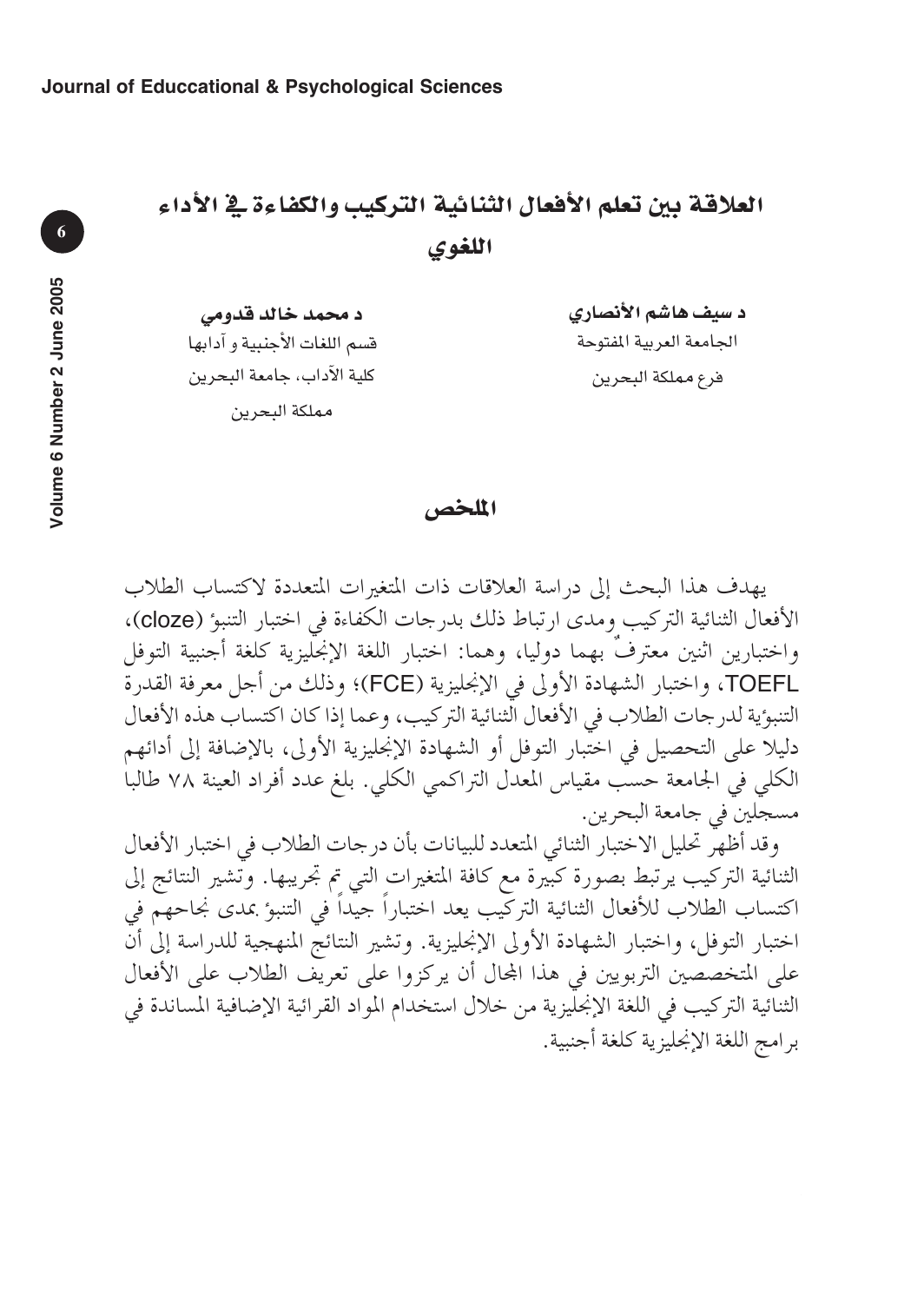# **The Relations between Learning Phrasal Verbs and Language Proficiency in English**

**Dr.Saif Al-Ansari** Arab Open University Bahrain Branch

**Dr.Mohammad Al-Qaddumi** College of Arts Universty of Bahrain

## **Abstract**

The purpose of this study is to examine the multivariate relationships of students' acquisition of a number of common phrasal verbs and their proficiency scores on the cloze test with their scores on two internationally recognized tests, i.e. the Test of English as a Foreign Language (TOEFL) and the First Certificate of English (FCE). This is to determine whether students' scores on the phrasal verb test can act as a predictor of their achievement in the TOEFL or the FCE together with their performance at the University as measured by the overall grade-point average (GPA). The subjects for the study were 78 students enrolled at the University of Bahrain. The bivariate analysis of the data showed that the students' scores on the phrasal verb test correlated vary significantly with all the variables tested. Results indicate that the students' acquisition of phrasal verbs is a better test instrument in predicting their success in either the TOEFL or the FCE than the cloze. The methodological outcome of the study leads educational practitioners to focus their attention on familarising the students with commonly used phrasal verbs in English through the use of both intensive and extensive EFL supplementary reading materials.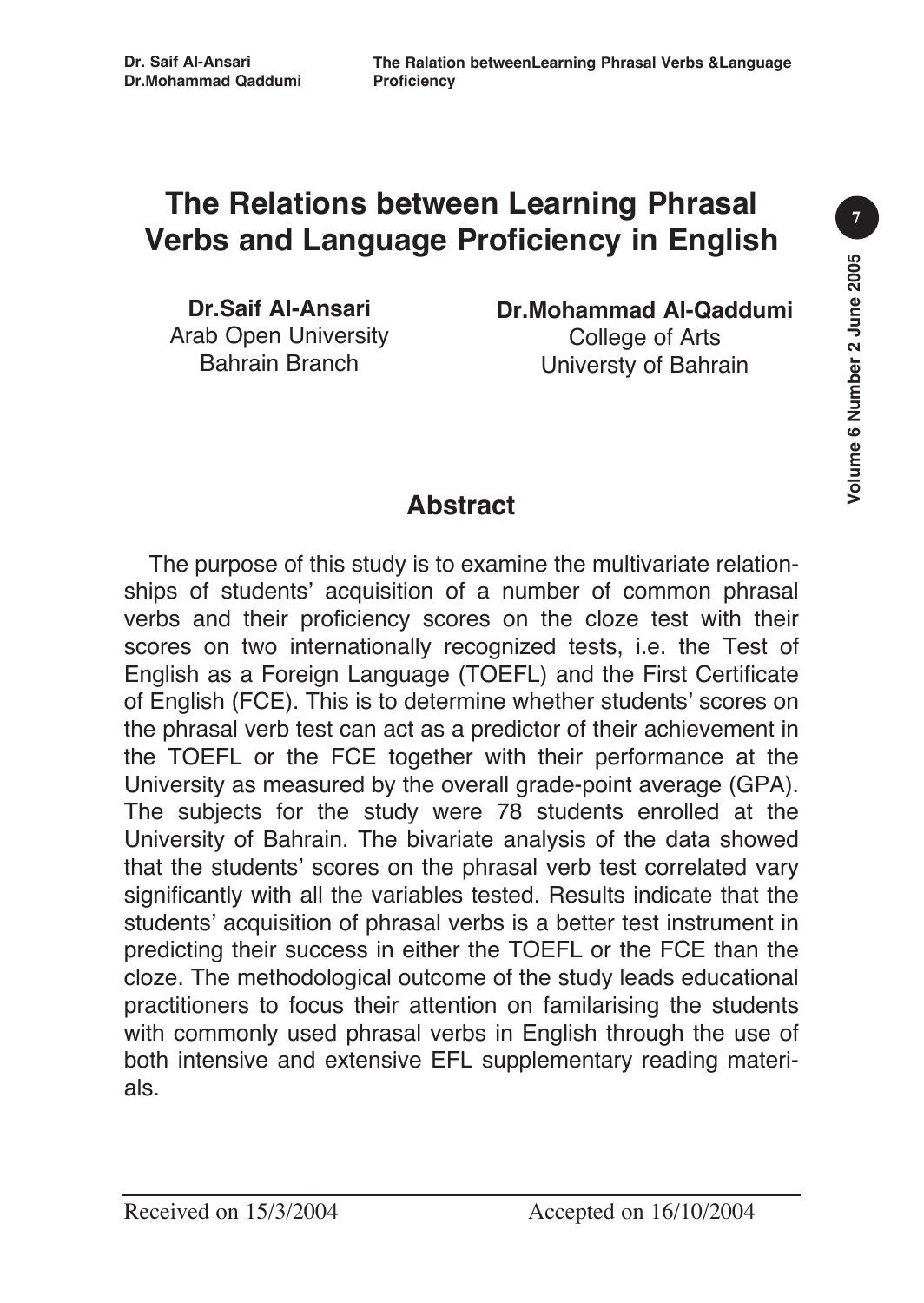## **Phrasal verbs and English language learning**

McArther and Atkins (1995) defined phrasal verbs as combinations of simple, monosyllabic verbs (put, take, get etc.) and members of a set of particles (on, up, out etc.). This combination is nowadays referred to as phrasal verbs simply because it represents the appearance of a two-word phrase rather than a single one. Foreign language learners experience difficulties while attempting to learn phrasal verbs for a number of reasons. McArther and Atkins (1995) assert that the problem is four-fold:

a. A verb of this type may have a meaning which is simply the sum of its parts, but may also have a meaning which bears little apparent relation to those parts.

b. The particle may indicate some kind of direction but may just as easily have a meaning little related to direction.

c. The same particle can serve as a preposition or adverb and a student can easily confuse these functions.

d. There are so many phrasal verbs in modern English (and the number is constantly growing); they are so important in the spo ken language, and they have so many shades of meaning that the student may despair of ever mastering this area of language This situation has been aggravated by the lack of a good description of phrasal verbs, and by a shortage of useful teach ing material. (p. 5)

Swierzbin (1996) stated that phrasal verbs occur frequently in written and spoken English and may be difficult for non-native speakers to understand and produce, particularly when parts of the phrasal verb should be separated and when they should be adjacent. Cornell (1985) discussed acquisition of phrasal verbs of English as a second language, and examined problems of selection, semantics, and usage restrictions of these verbs. Because even advanced learners have difficulties with these verbs, he suggested two groups of verb phrases: one for active use and the other for passive. Azzaro (1992) defined English phrasal verbs and analysed Italian students problems when studying them.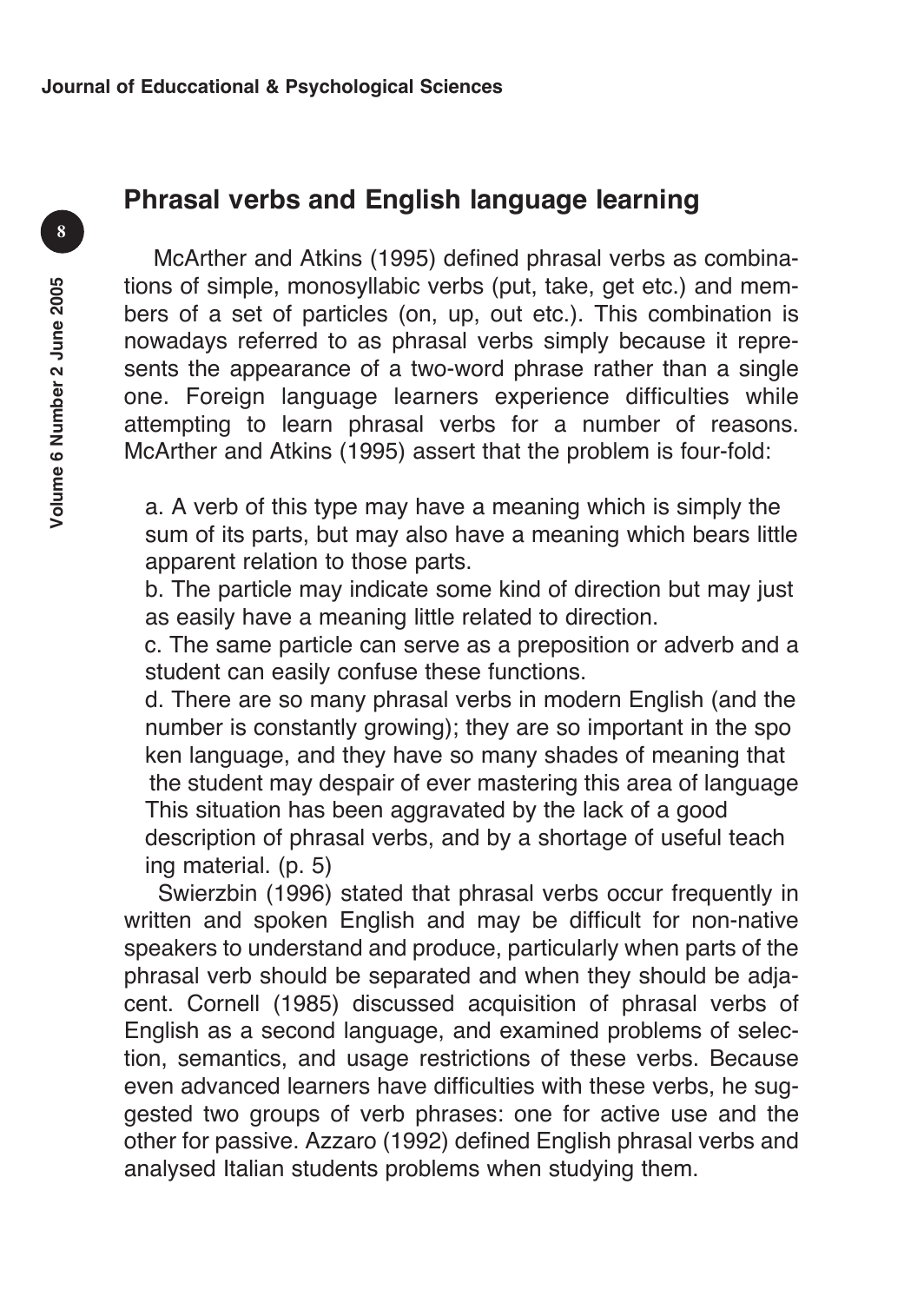He offered important insights through contrastive analysis of English and Italian syntax and study of students' errors.

Much of the literature written on phrasal verbs focuses on either defining and describing phrasal verbs or coins a few pedagogical hints on how foreign learners of the language may acquire phrasal verbs more meaningfully under alternative learning or teaching strategies. To the best knowledge of the researchers, no study has attempted to test EFL students' acquisition of certain common phrasal verbs and to measure the reliability of phrasal verb test in relation to other standardized forms of tests. Thus this paper aims at measuring the relations between students' acquisition of certain common phrasal verbs and their proficiency in common English tests and to determine the reliability of a phrasal verb test in predicting their success in the language.

## **Standardized tests and academic success in EFL**

The Test of English as a Foreign Language (TOEFL), which is developed and administered by the Educational Testing Service, is an internationally recognized test given to students who seek admission to graduate programs in 2,400 colleges and universities in the United States and Canada. It is considered to be the most widely used test determining the extent to which international students have developed the English language skills necessary for successful college-level study in these two countries. A number of studies have attempted to measure the predictive validity of the TOEFL scores and have indicated the success of the test as a predictor of students' academic achievement as demonstrated by their overall grade point average (GPA). The first study of this kind was that of Ayers and Peters (1977) on 50 students who had completed a master's program in the physical sciences or engineering. They found a significant correlation between the TOEFL scores and students' composite GPA. While this result has been confirmed by a number of further studies conducted on the TOEFL scores as determinants of academic achievement of graduate and undergraduate students (Bostic, 1981; Stover, 1981; Perry, 1989;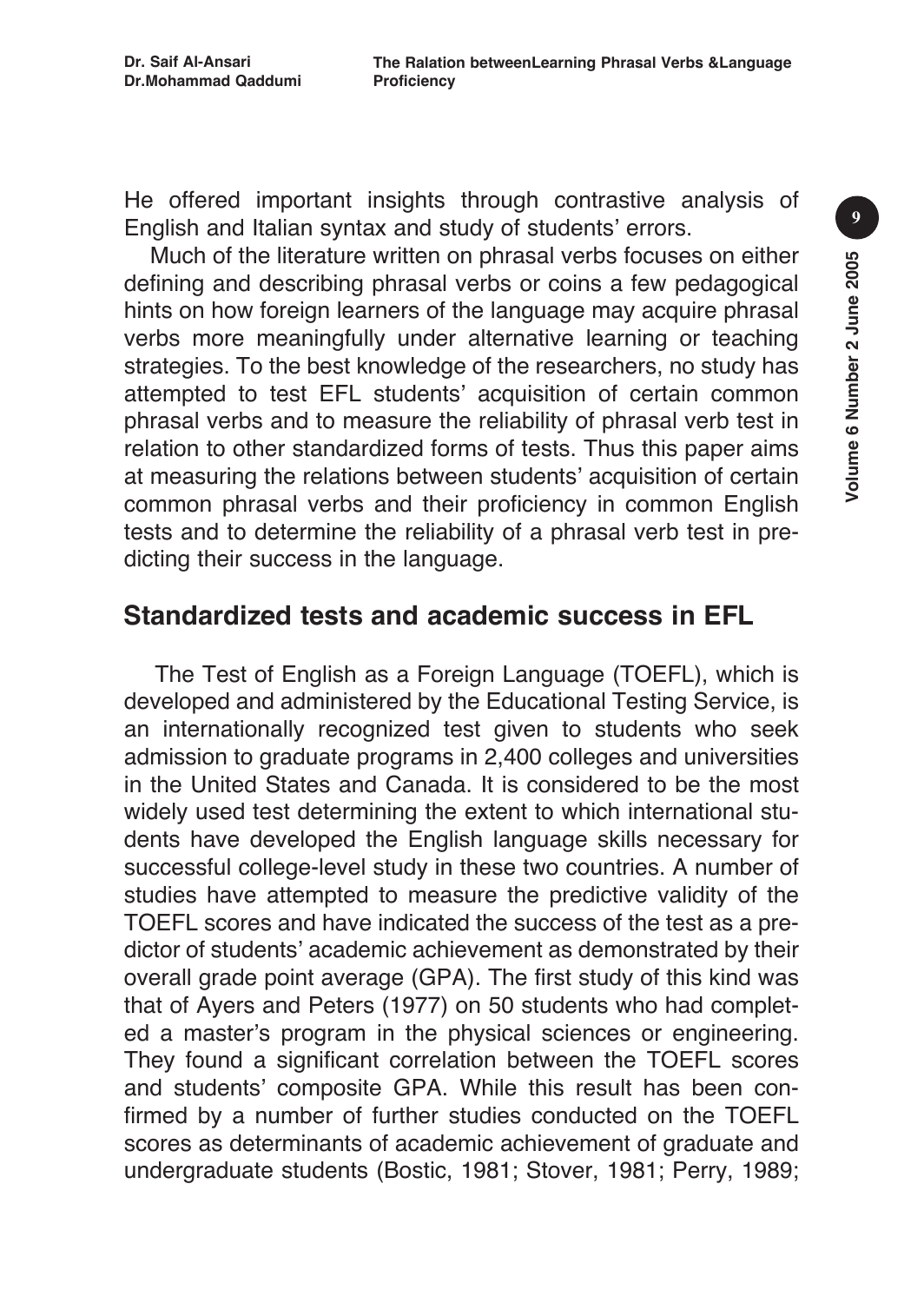Stoynoff, 1991; Schmidt, 1992; Konyu-fogel, 1994), the findings of other studies (Sokari, 1980; Hale, et al., 1984; Light, et al., 1987; Taylor, 1989; Hu, 1991; Ayres and Peters, 1977; Case, 1993; QI, 1994; Yan, 1995) suggest that using the TOEFL as a major determinant of an international student's admission to various academic programs in colleges and universities as well as a predictor of the students' subsequent academic success should be reconsidered. The FCE, as compared to the TOEFL, has received little attention from the specialists in the field of English language testing. This is evident from the relatively small number of studies which have examined aspects of the FCE as an EFL test as compared with the TOEFL (Bachman et al., 1990; Choi, 1990; Kunnan, 1992; Choi and Batchman, 1992 and Ryan and Batchman, 1992). Results of Al-Musawi and Al-Ansari (1999) on undergraduate students at the University of Bahrain have revealed that the FCE cloze and sentence transformation sub-scores are the only test scores that tend to contribute to the prediction of both students' GPA and their GPA in English courses. Their results have indicated that the FCE is a better test instrument than the TOEFL, particularly when English is being taught as a foreign language. It can be seen here that there has always been certain standardized language tests that were measured for their degree of prediction of EFL learners' success in the language.

### **Statement of the Problem**

As a matter of fact, learners of English as a foreign language normally experience enormous difficulties while attempting to learn phrasal verbs. Exercises on phrasal verbs are usually found at the end of any grammar book which clearly means that such grammatical components are meant to be learnt after the comprehension and manipulation of the usual grammar items, i.e. the tenses, the conditionals, the passives, the modals and so on. One can assume that if the inclusion of such essential grammar items in any standardized cloze tests proves to make them true test of proficiency, then the inclusion of phrasal verbs will be more difficult because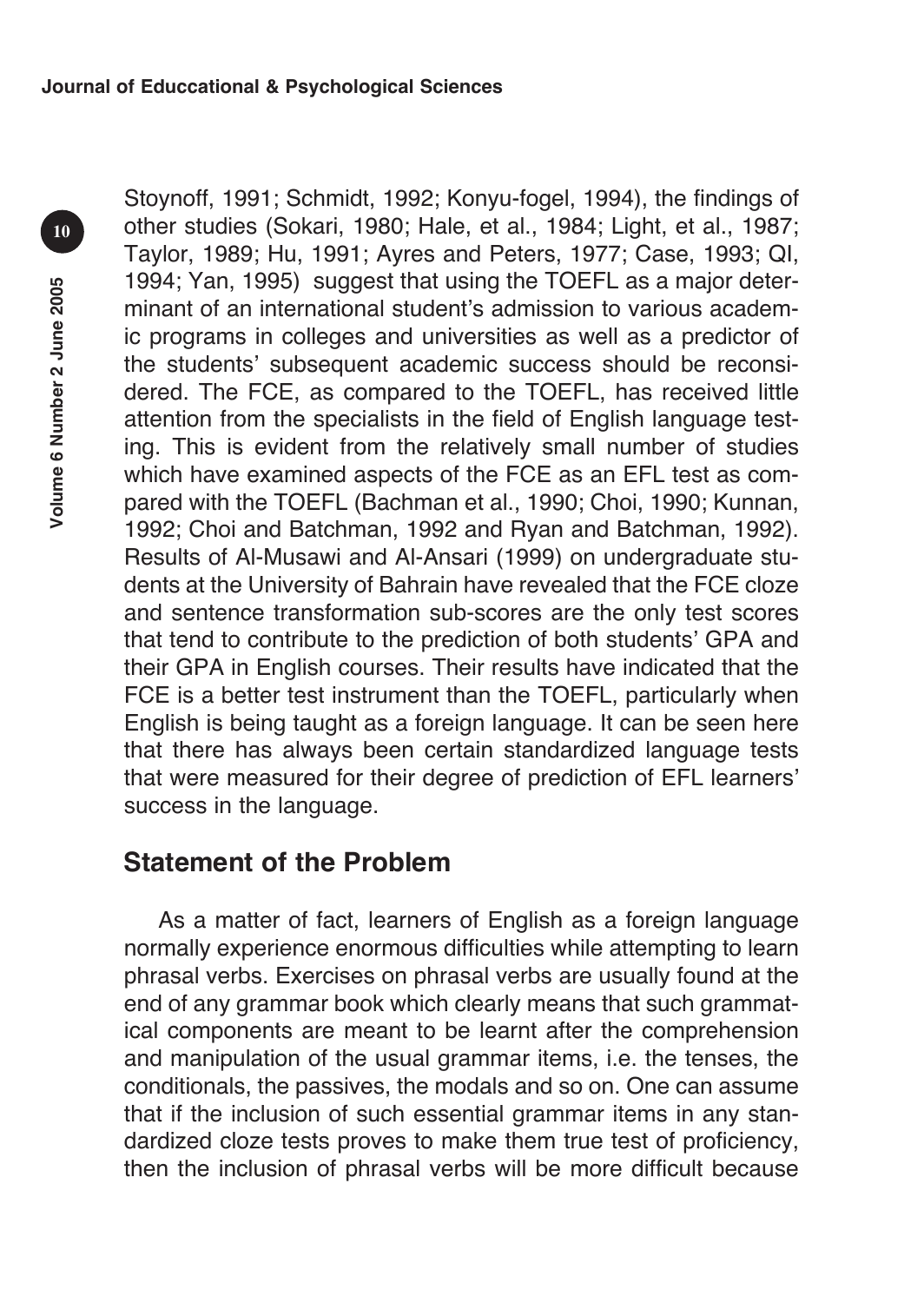the students require to understand and exploit an enormous number of commonly used phrasal verbs.

To the best knowledge of the researchers, the inclusion of commonly used phrasal verbs in any standardized language tests has probably not been either attempted or measured. This paper therefore includes a further testing component in the analysis, i.e. phrasal verbs so as to determine whether they can act as predictors of learners' success in English. In other words, will students who have acquired more phrasal verbs succeed more in the language than those who have acquired less? And whether we could use a standardized phrasal verb test as a predictor of success in English alongside already existing measured tests, i.e. TOEFL, FCE and the cloze.

## **Methodology**

Subjects: The subjects for this study consisted of 78 third- and fourth-year students who were following a degree programme in English Language and Literature at the University of Bahrain. Their degree is based on a credit system of university education. Students need to complete 131 credits in order to graduate, 93 of which are studied within students' major and minor subject specialisation. The subjects were homogeneous in respect of age, nationality, mother tongue and both cultural and educational background. They were asked to read each sentence and to fill in the blank(s) using a correct phrasal verb. No list of phrasal verbs was given. Instead the first letter of each phrasal verb was given as a clue. The phrasal verbs have been chosen from the ones that normally appear in their required language courses.

*Test of English as a Foreign Language* **(***TOEFL***)**: The TOEFL is designed to evaluate English proficiency of people whose native language is not English. The test uses a multiple-choice format to measure the ability to understand North American English. The institutional form of the TOEFL used in the current study consisted of three sections: Listening Comprehension (Section 1), Structure and Written Expression (Section 2), and Vocabulary and Reading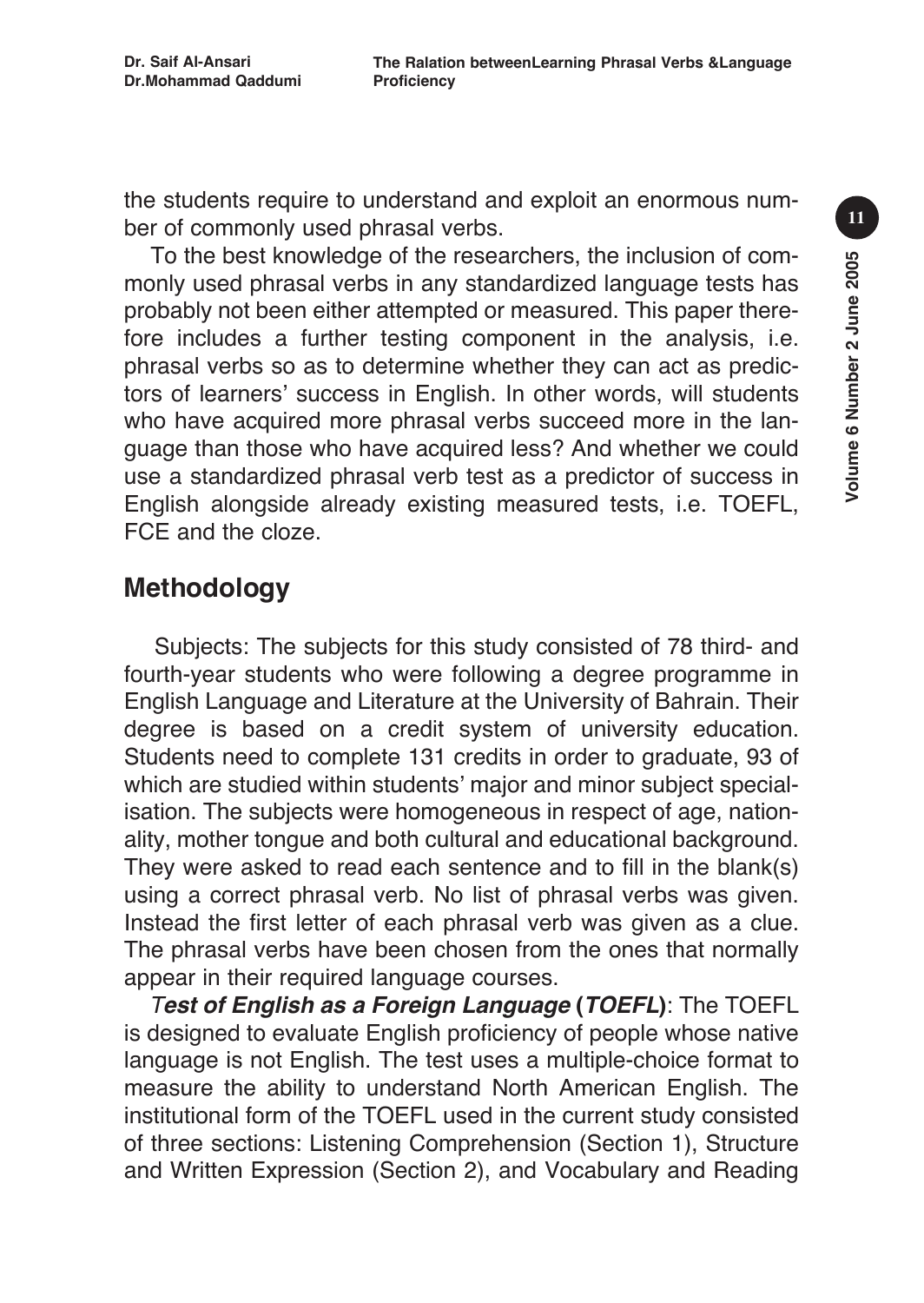Comprehension (Section 3). Scores from the three are combined to yield a total score that is reported in addition to the section scores. Each section has its own scale, ranging from a score of about 200 to about 680. The normal procedure for obtaining the overall TOEFL score is that the total sum is derived by summing the three scores and multiplying the result by 10/3.

Section 1 of the TOEFL measures the ability to understand English as it is spoken in North America. Section 2 measures the ability to recognize language that is appropriate for standard written English. Section 3 measures the ability to understand non-technical reading matter.

*The First Certificate of English Test (FCE)*: The purpose of the FCE is to assess the English language skills of people whose native language is not English. This test consists of seven papers: Reading Comprehension involving multiple-choice items plus reading passages, Cloze test, Sentence Transformation tests, Word Formation test, Listening Comprehension test, and an Interview. Paper 1 includes forty 4-option multiple-choice items in parts: vocabulary (25 items) and reading comprehension (15 items). Paper 2 includes a cloze test in the form of a passage with blanks, which the examinee has to fill in each with one word only. Paper 3 is a reading passage followed by five 4-option multiple-choice questions. Paper 4 of the FCE is a set of ten sentences, which the examinee has to rewrite without changing the original meaning of each sentence. The examinee has got to use the words given at the beginning of the sentence without changing the meaning. In the second part of the sentence transformation test, the examinee has to change the second sentence so that it has a similar meaning to the first sentence, using the word given. The examinee must not change the word given and must use between two and five words. This second sentence transformation test is slightly more difficult than the conventional style used in part one of the sentence transformation test. Paper 5, which also includes ten sentences, assesses students' linguistic ability in word building. Paper 6 consists of a series of recorded texts, and the examinee has to answer the different questions based on his or her understanding of the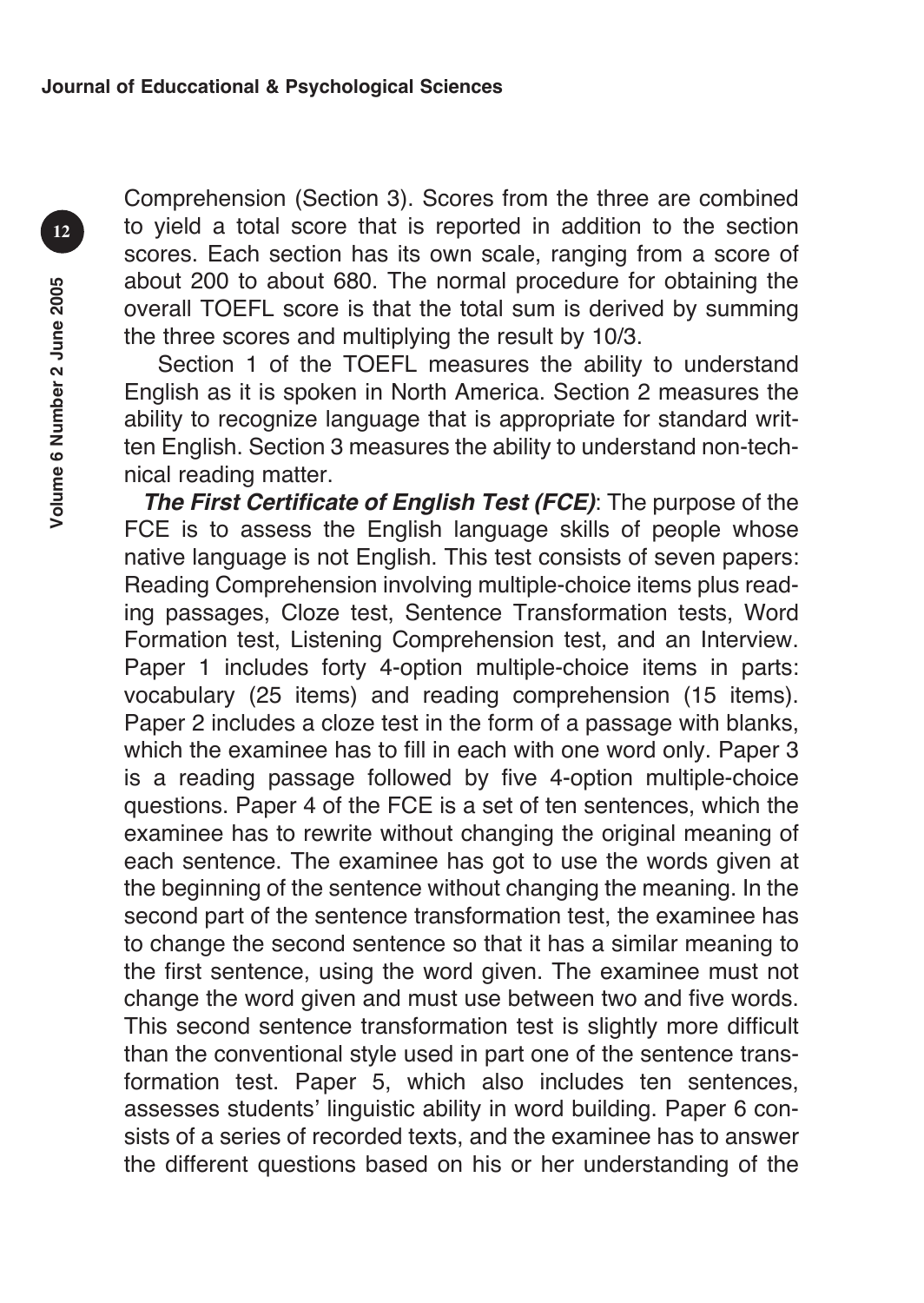texts. Finally, Paper 7 assesses the student's ability to give short talks on prepared topics, and to discuss how to solve specific problem situations.

*The phrasal verb test*: A total number of twenty-two commonly used phrasal verbs comprised the test instrument used for the study. To conform the validity of the test, four language experts at the English Department examined all the items. They expressed their total satisfaction with almost all the items except only three which they thought they would be too difficult to answer. Thus these three items were excluded from the study. So the final test consisted of only 19 commonly known phrasal verbs to the students.

*Reliability of the phrasal verb tes*t: To determine the reliability of the phrasal verb test used, the entire test was administered twice as a pre-and post-tests. The gap between the two tests was three weeks. A Cronbach alfa reliability test was used to test the reliability between the items in the two tests, together with a splithalf method. The results are as follows:

*A Split half reliability test*: The relation between respondents' scores for the two halves (first half and the second half) was computed. The correlation for the two halves was .72 which indicates that the data is highly reliable.

*B Cronbach alpha test:* It was used to measure the correlation coefficient for every two items of the phrasal verb test. Table 1 presents the results.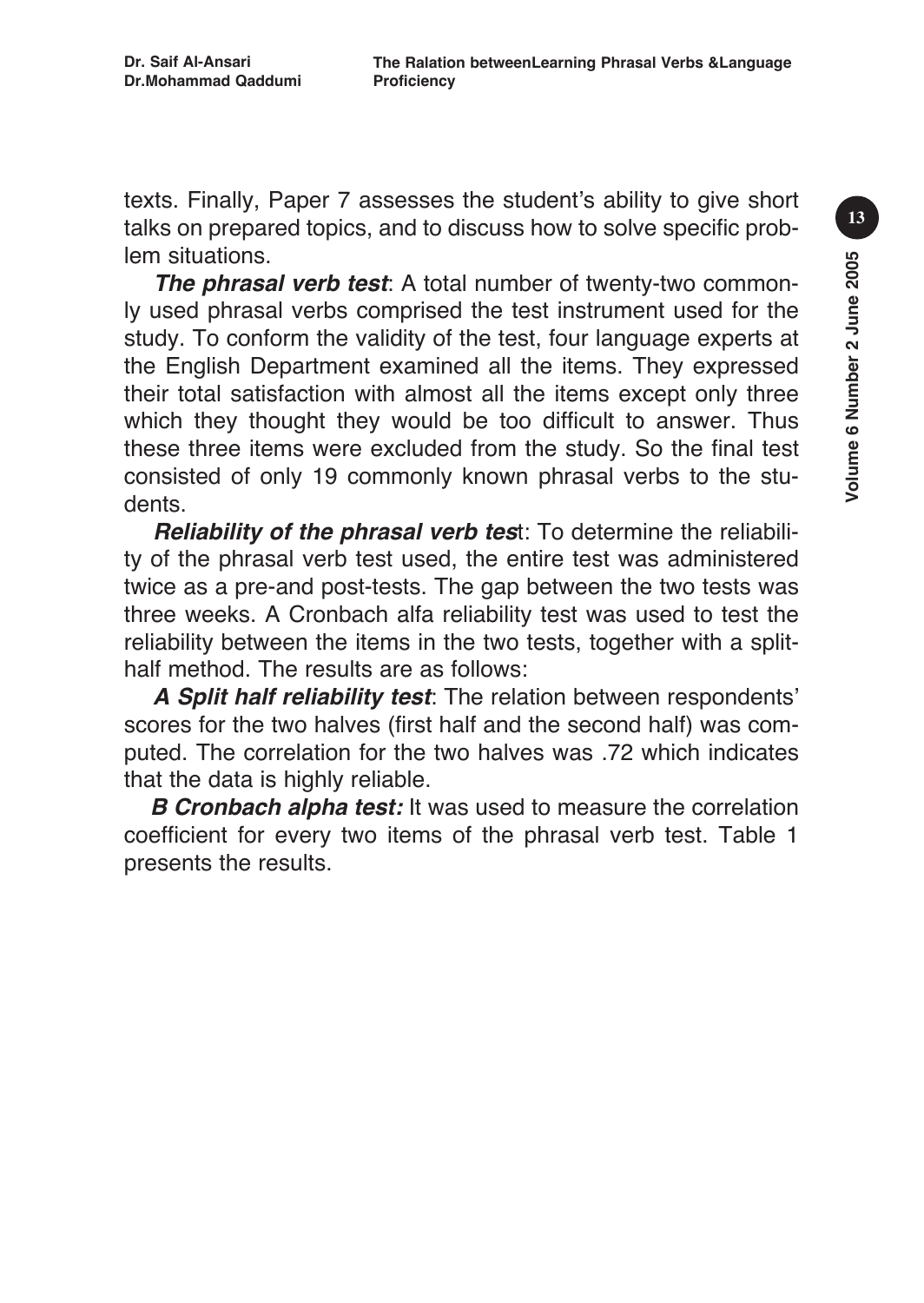**Phrasal verb test items** Alpha =  $\alpha$ 1. A thief b\_ \_ our house last week but the police caught him.  $.62$ 2. Would you let me know if you controlled that book? .88 3. What was she g\_\_\_\_\_\_\_\_when she said that?<br>4. My parents  $\lfloor \text{num} \rfloor$  when I was a child. .65 .69 5. He'll r\_\_\_\_\_ \_\_\_\_\_\_ difficulties if he tries to do that.  $.26$ 6. Somebody has got to s \_\_\_\_\_ \_\_\_\_\_\_ that broken chair. .79 7. What doe  $UBs$  2 .65 8. The story two metal to be very exciting at the end.  $.62$ 9. I have never a\_\_\_\_\_\_\_ my father \_\_\_\_\_\_\_\_ I respect him a lot.<br>10. I p\_\_\_\_\_\_ him \_\_\_\_\_\_ for what he did to me. .84 .71 11. I hate  $\lfloor$  my friends when they ask for something. .78 12. I have always b\_\_\_\_\_\_ him \_\_\_\_\_\_\_ in his career and he is grateful for this. .93 .47 13. I was b\_\_\_\_\_ \_\_\_\_\_ in a small village. .43 14. He often m\_\_\_\_\_ \_\_\_\_\_\_\_ stories which people believed. 15. I had to c\_\_\_\_\_\_ \_\_\_\_\_ the meeting last week. .57 16. The telephone operator p\_\_\_\_ me \_\_\_\_ before I had finished .83 speaking. 17. What g\_\_\_\_\_ the thief \_\_\_\_ was the fact that he had left his .72 fingerprints. 18. Can you f\_  $\frac{1}{\sqrt{2}}$  what time the film starts.  $.52$ 19. The boxer lost the fight when he was k\_\_\_\_\_ in the third round. .57

#### **Table 1: Results of Cronbach's alpha reliability test**

## **Analysis**

A general linear multivariate regression was made using the SPSS for the overall score of the FCE and the TOEFL total score, together with their scores on the phrasal verb test. These analyses were supplemented by a stepwise regression to explore the contribution of certain sub-scores to the multivariate model. The same general linear multivariate regression was computed, using the total TOEFL score and the overall FCE as dependent variables. The general linear multivariate regression was also applied for the students' composite grade point average (GPA). The general linear model differs from a stepwise regression in its considerations of the contributions of all test scores simultaneously. In effect, the final product of a stepwise regression in which both the cloze and the phrasal verb independent variables were entered into the model is equivalent to the general linear regression.

**Results** 1 Comparability of examinees' scores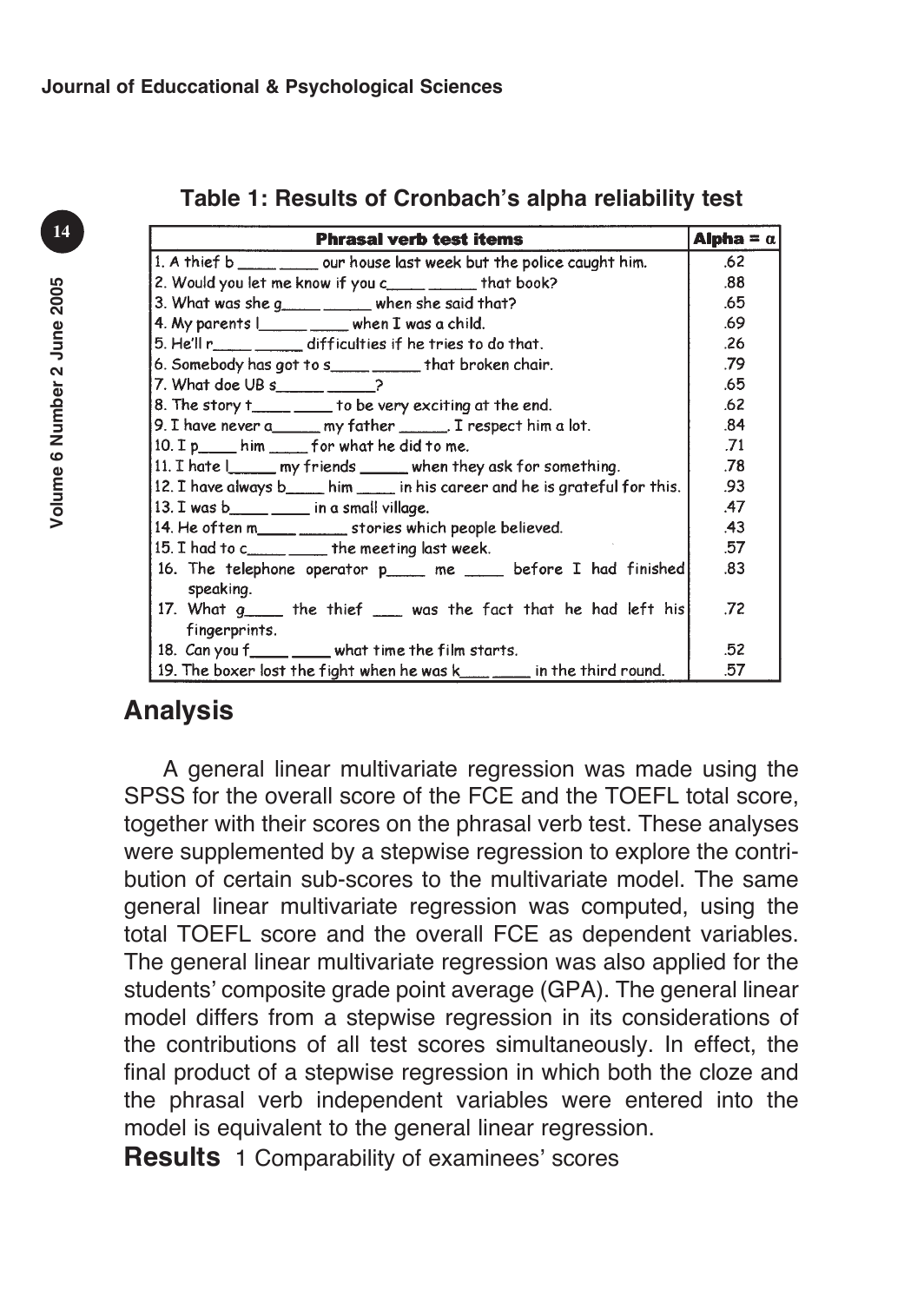Table 2 shows the means and standard deviations of the component variables pertaining to the examinations taken by the whole sample.

| <b>Test component</b> | minimum | maximum | mean   | S.D.  |
|-----------------------|---------|---------|--------|-------|
| <b>Listening</b>      | 370.00  | 610.00  | 507.50 | 44.51 |
| <b>Structure</b>      | 360.00  | 650.00  | 495.65 | 64.48 |
| <b>Reading</b>        | 310.00  | 620.00  | 493.72 | 59.34 |
| <b>Toefl</b>          | 360.00  | 627.00  | 498.52 | 47.24 |
| FCE                   | 52.00   | 97.00   | 76.53  | 9.78  |
| <b>Cloze</b>          | 10.00   | 20.00   | 15.20  | 2.49  |
| <b>GPA</b>            | 1.19    | 3.75    | 2.65   | .53   |
| <b>Phrasal Verbs</b>  | .00.    | 19.00   | 10.12  | 3.58  |

| Table 2: Means and standard deviations achieved on all test |  |  |
|-------------------------------------------------------------|--|--|
| components                                                  |  |  |

It is interesting to note that the students' mean scores on sections 1, 2, and 3 of the TOEFL tend to reliably correspond to the mean scores achieved by a large sample of examinees  $(n = 731297)$  who took this test from July 1995 through June 1996. These scores were 52.10, 51.81 and 51.38, respectively, with corresponding standard deviations of 7.30, 7.62, and 8.53. The total score mean of these examinees, on the TOEFL, was 517.00 with a standard deviation of 71.04 (Educational Testing Service, 1997). Their mean score on the FCE was predictable since the majority of the students passed the test with a grade of C+ average, which is equivalent to 76%. However, their mean score on the phrasal verb test shows that the majority of the students have achieved the right answer to only half of the phrasal verb items. This is evident in that the test was not that easy and in fact such a score tended to correspond to their score on the TOEFL and the FCE tests.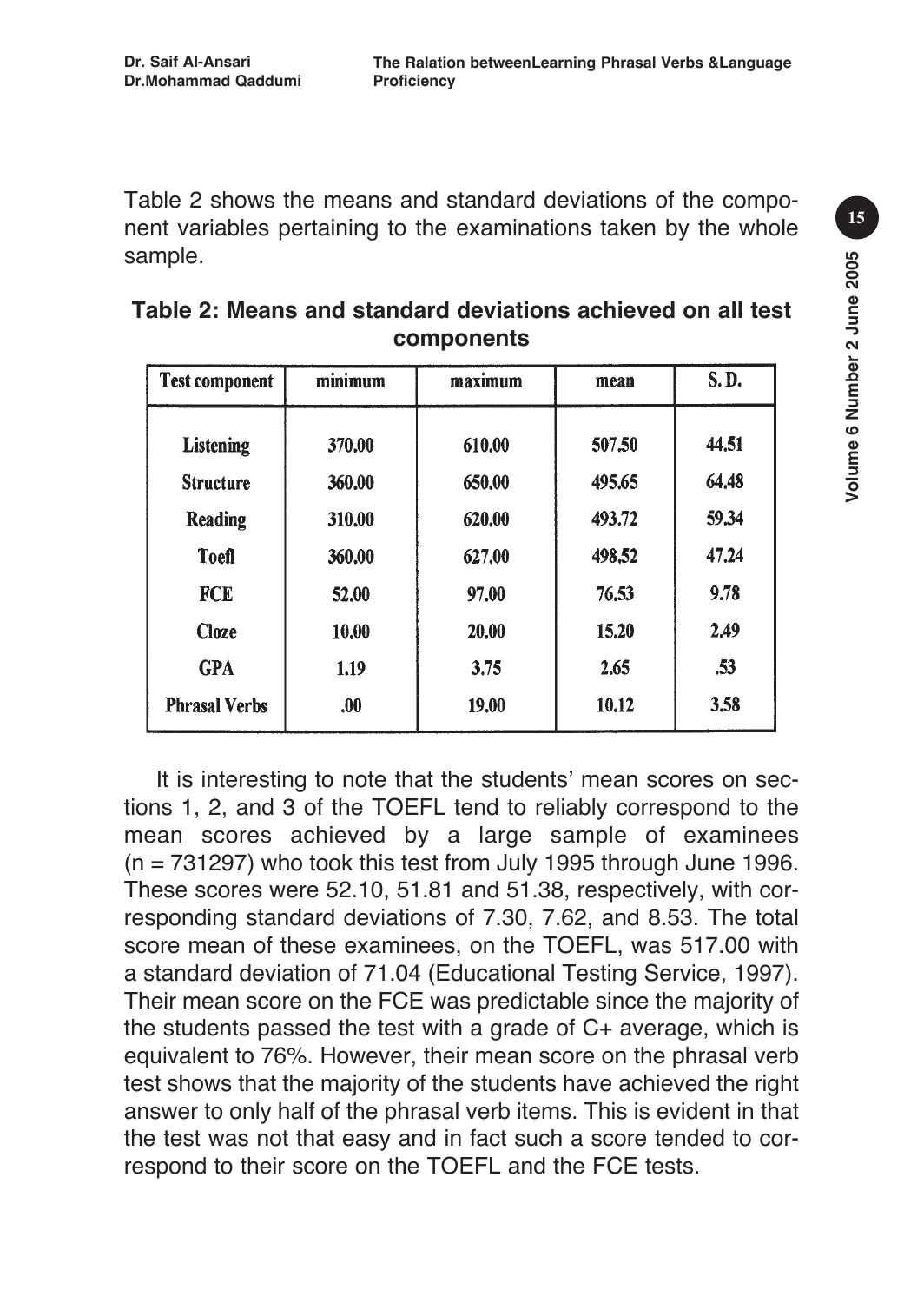**Journal of Educcational & Psychological Sciences**

# **2 Bivariate (zero order) correlations**

It is clear in Table 3 that the phrasal verb scores are significantly inter-correlated with all the variables tested. In fact they are of a high magnitude (p<.01), particularly sections one and three of the TOEFL and the TOEFL total score (r= .51, r=.58 and r= .57 respectively) and with the students' GPA (r= .50). However, section 2 yielded a low correlation ( $r = .37$ ). The reason for this is obvious. Section 2 of the Toefl test examines various grammatical items which are not very much directly related to the learning of phrasal verbs.

### **Table 3: Bivariate correlation coefficients among all scores, Grade Point Average (GPA)**

|                  |             |        | section 1 section 2 section 3 |     | total | FCE | Cloze | <b>GPA</b> | Phrasal<br>verbs |
|------------------|-------------|--------|-------------------------------|-----|-------|-----|-------|------------|------------------|
| <b>TOEFL</b>     | Section 1   |        |                               |     |       |     |       |            |                  |
|                  | Section 2   | .48    |                               |     |       |     |       |            |                  |
|                  | Section 3   | .64    | .49                           |     |       |     |       |            |                  |
|                  | Total score | .80    | .81                           | .85 |       |     |       |            |                  |
| FCE              |             | .47    | .62                           | .48 | .62   |     |       |            |                  |
| <b>Cloze</b>     |             | $.37*$ | .53                           | .42 | .56   | .47 |       |            |                  |
| <b>GPA</b>       |             | .63    | .62                           | .51 | .63   | .62 | .47   |            |                  |
| Phrasal<br>verbs |             | .51    | .37                           | .58 | .57   | .43 | 42    | .50        |                  |

\* This value is not statistically significant at 0.01 level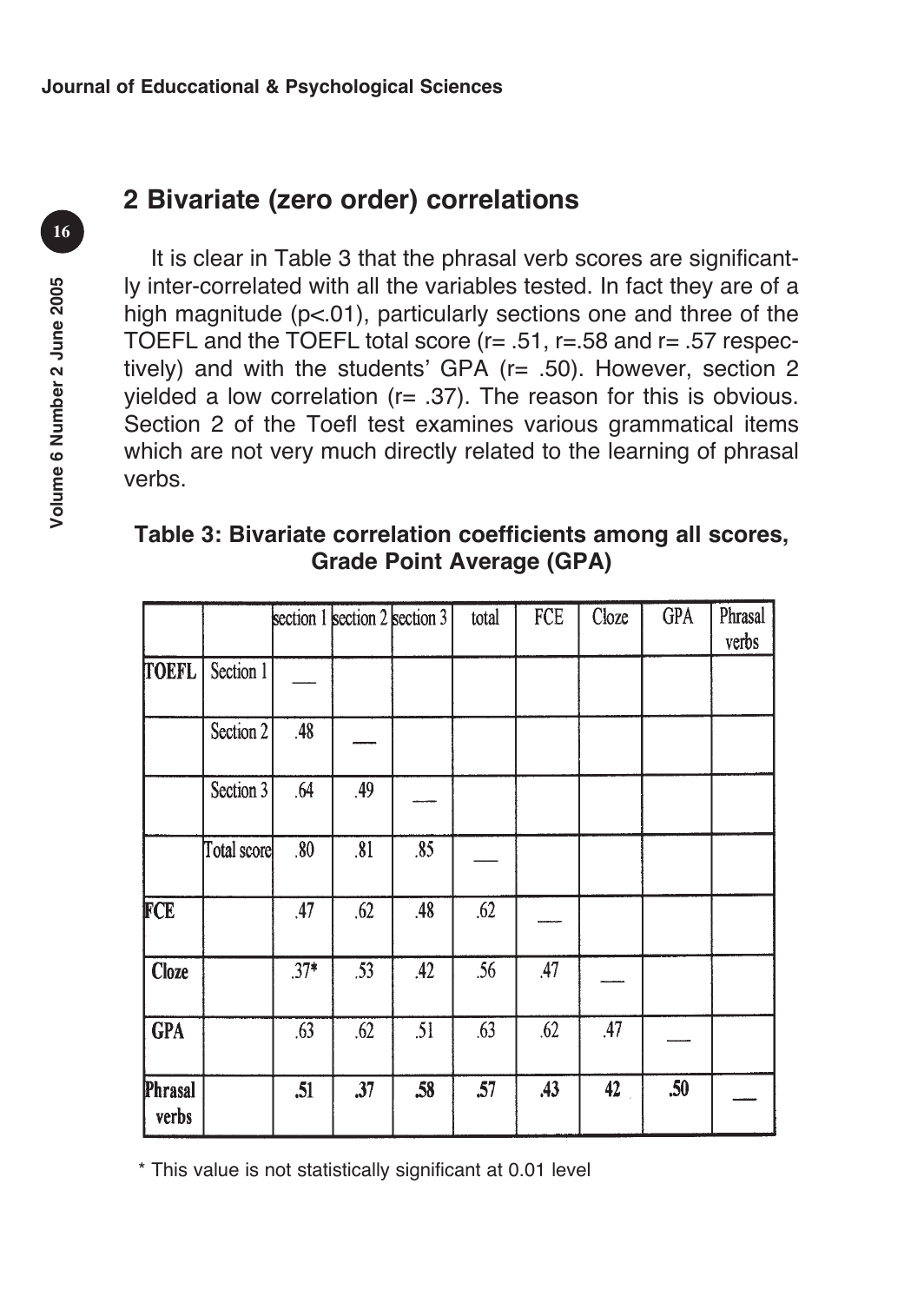## **3 Multivariate correlations**

Tables 4 and 5 show the results of the stepwise regression predicting students' acquisition of phrasal verbs, respectively, using the component scores of the TOEFL and the FCE as independent variables. Note that the phrasal verb score contributed more than the cloze to the prediction of students' TOEFL scores to be maintained in the linear model. The same appears to be true with regard to the FCE scores in the linear model (0.5 probability criterion was utilized).

#### **Table 4: Stepwise regression of Phrasal verb scores and cloze on to the overall TOEFL (forward selection)**

|                    | <b>Entry</b><br><b>Order</b> | <b>Independent</b><br><b>Variables</b> | <b>Partial</b><br>r-square |
|--------------------|------------------------------|----------------------------------------|----------------------------|
| <b>TOEFL</b>       |                              | <b>Phrasal verbs</b>                   | .33                        |
|                    | 2                            | <b>Cloze</b>                           | .11                        |
| Total $r$ – square |                              |                                        | .44                        |

Prediction equation: Y= 331.68+5.49  $X_1$  +7.29  $X_2$ 

Y= TOEFL score  $X_1$ = Phrasal Verbs score

score  $X_2$ = Cloze score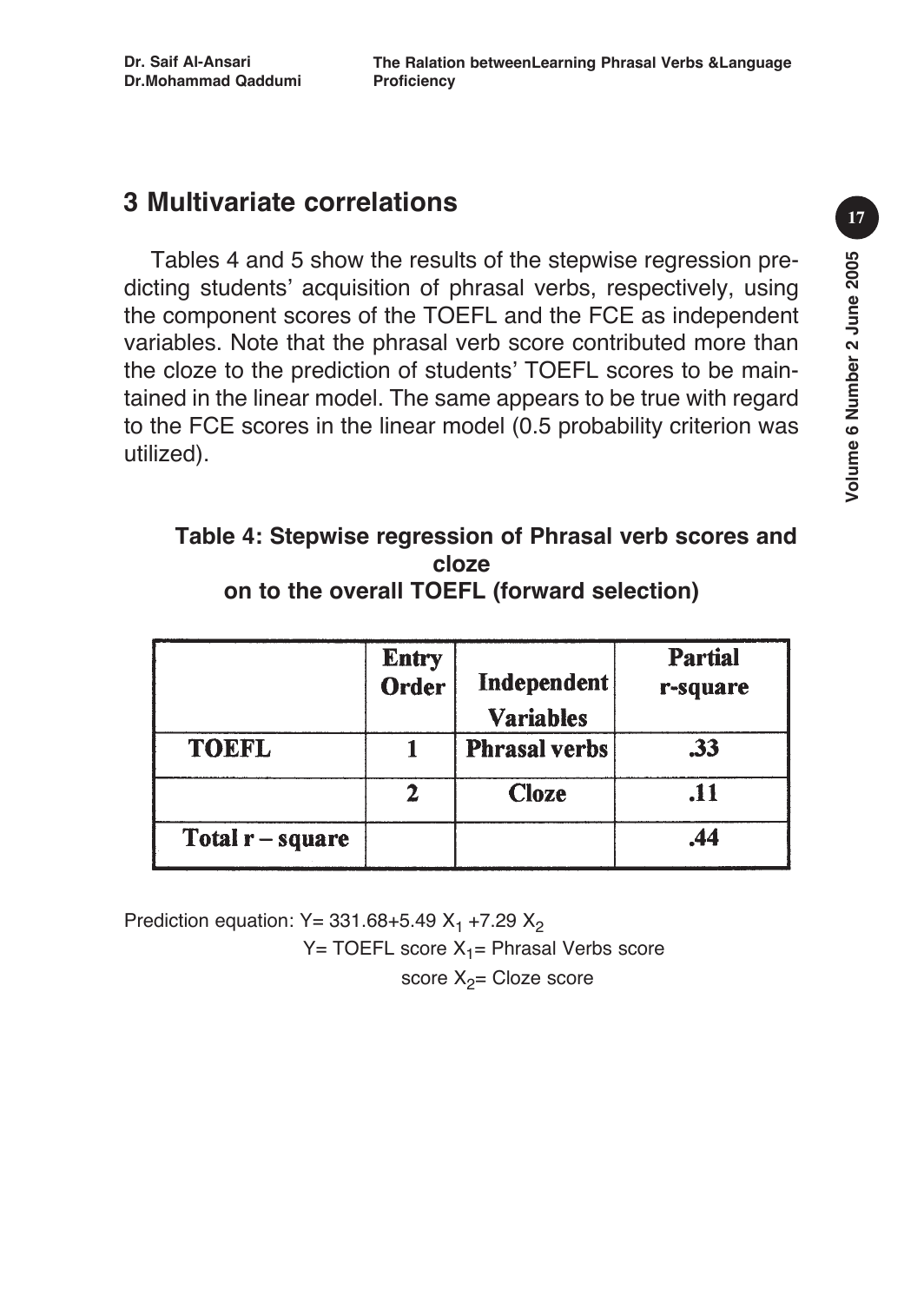|                    | Entry<br>Order | Independent<br><b>Variables</b> | <b>Partial</b><br>r-square |
|--------------------|----------------|---------------------------------|----------------------------|
| FCE                |                | <b>Phrasal verbs</b>            | .17                        |
|                    | 2              | <b>Cloze</b>                    | .05                        |
| Total $r - square$ |                |                                 | .22                        |

**Table 5: Stepwise regression of Phrasal verb scores and cloze on to the overall FCE (forward selection)**

Prediction equation:  $Y = 52.40 + .87 X_1 + 1.00 X_2$ 

Y=FCE score  $X_1$  = Phrasal Verbs score

score  $X_2$  = Cloze score

### **Discussion**

The theoretical rationale for having considered phrasal verbs as predictors of language attainment or academic performance is that the majority of Arab learners of English often express their fear while learning phrasal verbs because they would always confront difficulties with identifying, knowing and ultimately using the right phrasal verbs. Secondly, phrasal verb items and exercises are normally found at the end of most grammar reference books. An obvious reason for this is that phrasal verb materials include most grammar items, i.e. tenses, prepositions, passive, etc. and thus cannot be introduced to the students once they embark on learning the language. And most importantly is the Arabic language does not have phrasal verbs as such. For a learner of English to be fully acquainted with the understanding of phrasal verbs, he needs to get himself totally assimilated in the culture of the target language. Only advanced learners of English are capable of attaining such a language stage.

Results of this study show that the students' scores on the phrasal verb test are highly correlated with their scores on the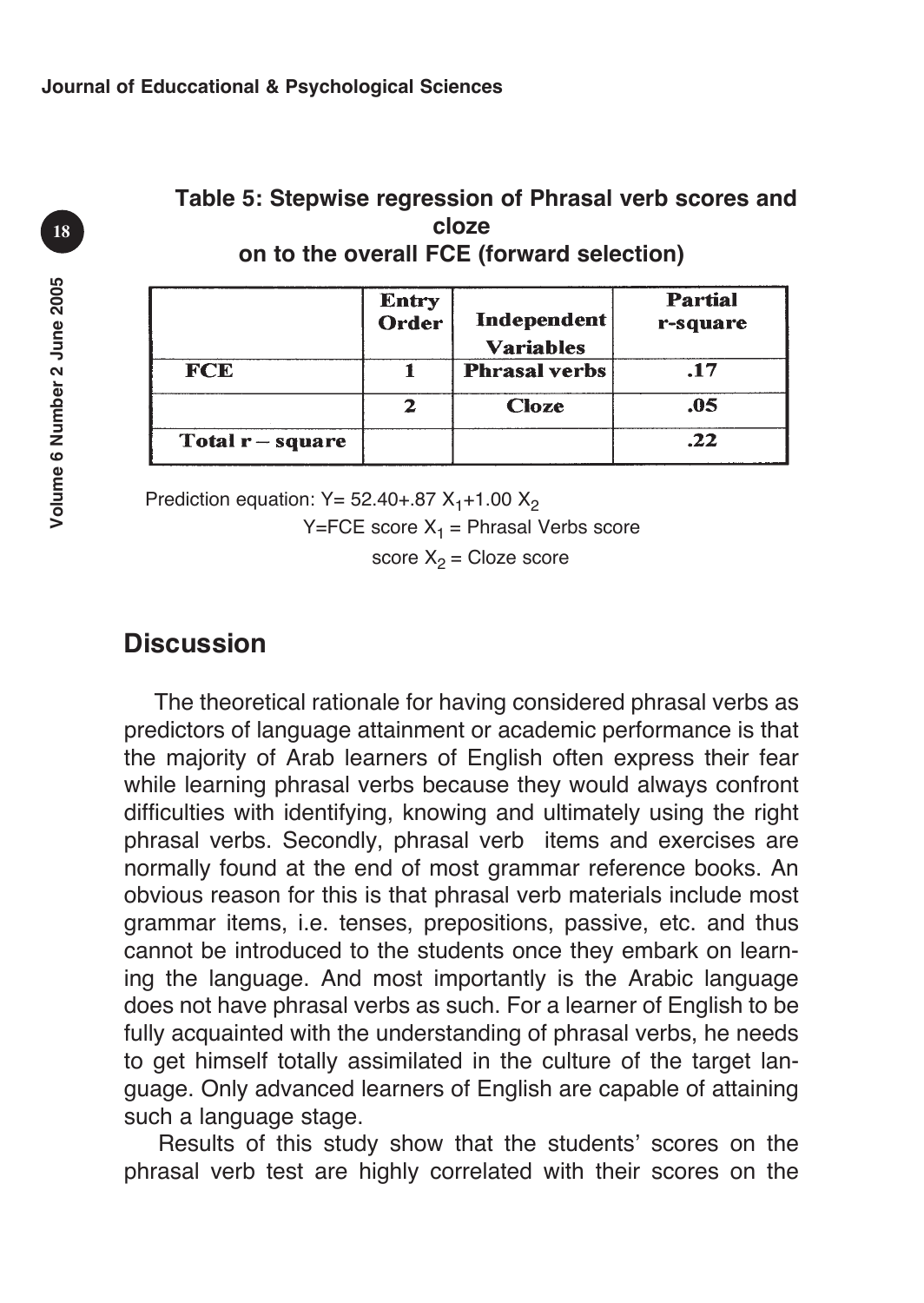TOEFL and the FCE total scores and also with the cloze section on the FCE. It appears that at upper levels of language learning, students' success in language learning is determined by their lexical and syntactic knowledge in reading comprehension together with their ability in understanding and producing correct phrasal verb structures. The more proficient they are in these two language components, the higher their performance is in the exam. This is found to be true for students approaching their graduation year at the University. At this stage, the more proficient they are in the language, the more they can be identified as bilingual students who are capable of using phrasal verbs.

The findings of this study suggest that students' proficiency in English is determined by both their performance on phrasal verb tests and on certain components of the FCE exam particularly the cloze. Since the scores of the FCE Cloze and phrasal verb sections were found to yield less correlational magnitude with the students' academic performance at the University, more reading passages with ample phrasal verb exercises need to be incorporated in all EFL courses as a required component. In this respect McArther and Atkins (1995:5) state that the students misunderstanding of phrasal verbs is aggravated by the lack of a good description of phrasal verbs and by a shortage of useful teaching materials.

One major pedagogical outcome of this study is that the value phrasal verbs as a test instrument should not be underestimated. Since this study has revealed the significance of phrasal verb tests, educational practitioners need to adopt pedagogical strategies by which these components can be better enhanced in the learning process. It is evident that phrasal verbs together with the Cloze of the FCE, have signified the importance of developing adequate knowledge of lexical and syntactic abilities in reading comprehension. As far as students' knowledge of English grammar is concerned, teachers of English should develop in their students the language skills that will make them more proficient in adopting better analytical thinking while attempting to comprehend the underlying structures of most common principles of English grammar. This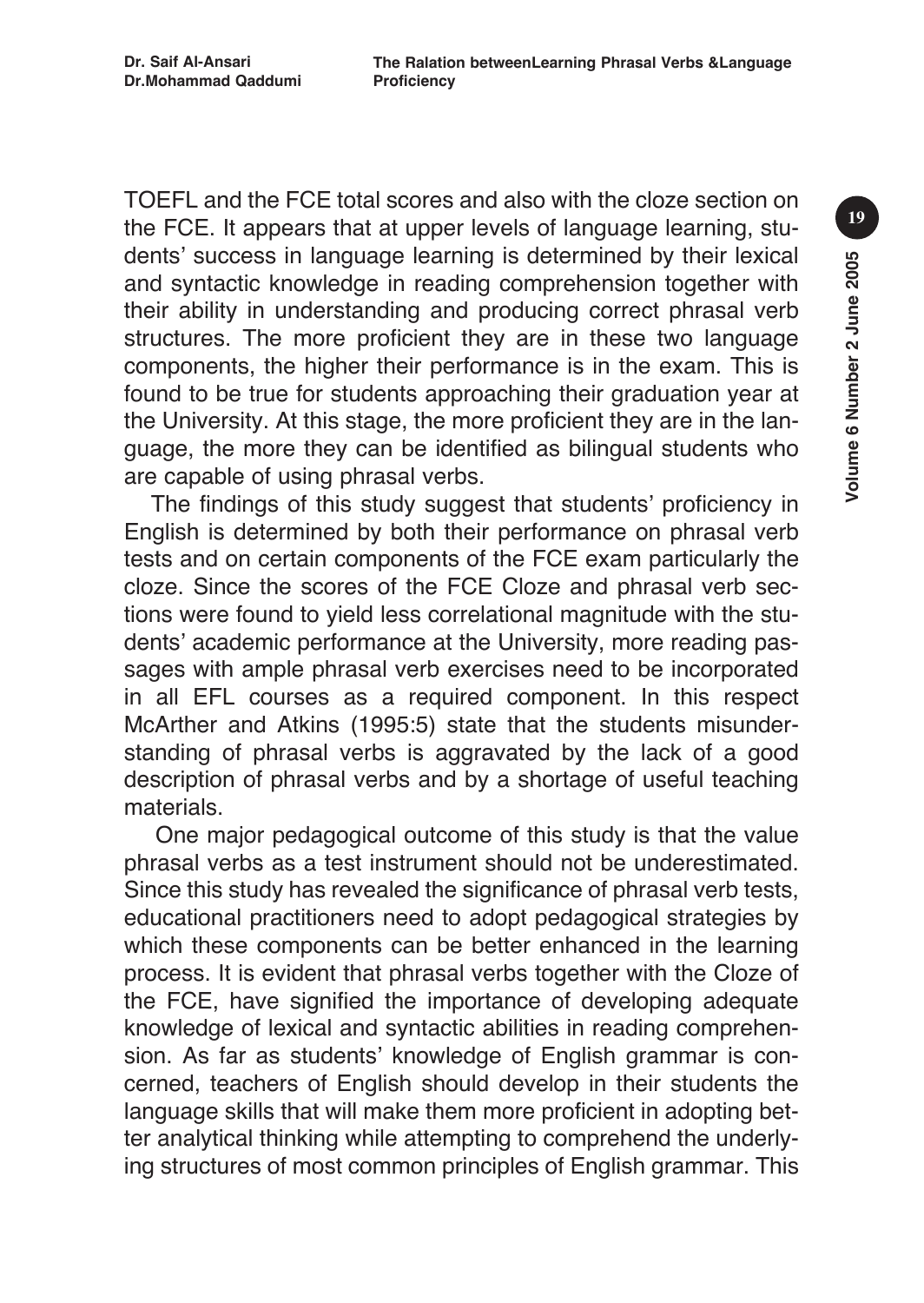means that their entire approach to teaching the language is to be reviewed.

Dwaik (1997) conducted a study on the role of lexical and syntactic knowledge in English as a foreign language reading comprehension. A series of correlational analyses was used to determine the relationship between lexical and syntactic knowledge and students' reading comprehension of English as a foreign language (TOEFL). The results of the study showed significant correlations between lexical and syntactic knowledge with reading comprehension. Results of the step-wise regression analyses of the present study have further supported those obtained by Dwaik (1997).

The pedagogical outcome derived from the above is that teachers of English, particularly those involved in teaching phrasal verbs in ESL learning environments, should develop in their students the ability to comprehend phrasal verbs as they are used in authentic texts of advanced reading passages. If their success in the language courses is determined by this, their English language teachers should provide them with adequate reading texts which aim at enhancing their reading skills and enabling them to reach that of native-speakers' reading strategies. It would be advisable if most commonly used phrasal verbs are incorporated in EFL materials at an early language programme so as to give the students the chance to become more acquainted with them afterwards. If such phrasal verbs are graded and employed effectively, the students' language performance can improve at later stages. Such integration could start at the sentence level when students are asked to produce simple sentences and structures. In addition, a great emphasis could be laid on oral communication and listening drills that include phrasal verbs. This will help the students improve their comprehension ability to understand the usage of phrasal verbs in oral communication. Moreover, the writing assignments may be geared towards certain tasks that promote usage and production of phrasal verbs. Finally, corpus linguistic data may work as an effective tool for investigating students' interest in comprehending and predicting proper meanings of phrasal verbs when used in contexts. It is worth pointing out that nowadays the internet is loaded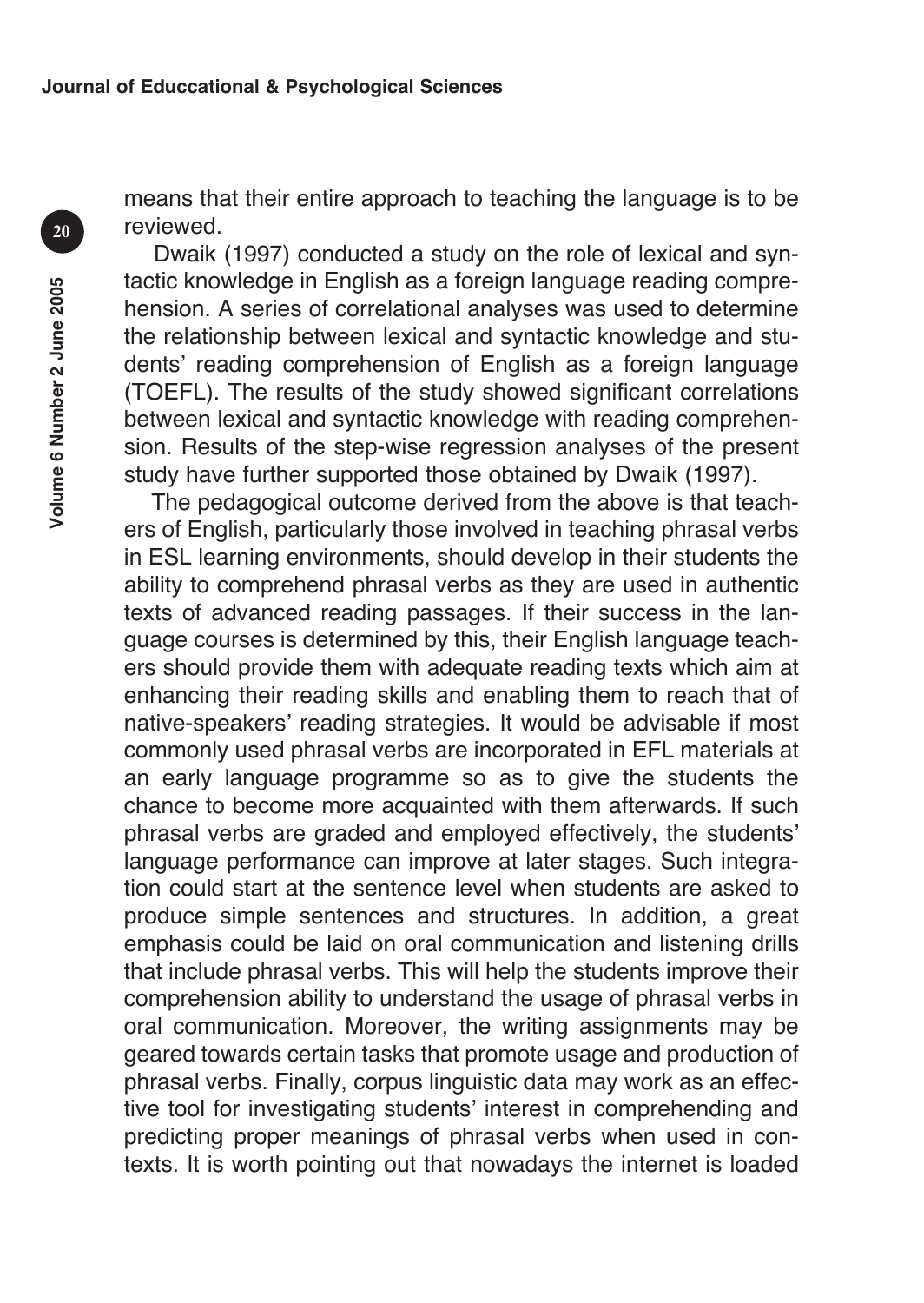with plenty of EFL exercises that include exercises and drills on phrasal verbs which are meant to encourage students to recognize and produce phrasal verb structures correctly.

To the best knowledge of the researchers, no study has been attempted to measure the standardization of phrasal verbs as a form of language tests and also to measure their prediction of students' academic success in EFL or ESL. The results of this study have certainly signified the importance of phrasal verbs in relation to other standardized form of tests. It can thus be maintained that a test of certain common phrasal verbs can be considered to be as reliable and predictive as any other standardized form of tests and that their value in test measurement should never be underestimated. Certainly the present study has not been intended to provide a sound justification for recommending the use of phrasal verbs as a substitute for either the TOEFL or the FCE. These tests comprise a fairly representative sample of the universality of language elements but not the phrasal verb test. These tests have also been used for a long time and in many academic institutions all over the world which can certainly be considered to be truly valid instruments. The present paper adds a new dimension to language testing in that a test on a number of commonly known phrasal verbs can also act as a predictor of students' attainment to certain extent. This fact leads EFL practitioners to pay attention to phrasal verbs as essential language items which need to be fully incorporated in EFL materials preferably at earlier stages together with other essential grammar items. In doing so, all language items should receive full attention in teaching and learning. The incorporation of phrasal verbs in high school curricular will lead us to be concerned about the total picture of learners' proficiency as a whole.

A number of issues related to language testing have emerged from the findings of this study which form a significant basis for future studies in similar fields. It will be interesting, for example, to undertake comparative studies on the measurement of prediction of various standardised EFL or ESL to students' academic success. Similar studies can also be undertaken to examine the prediction of such tests to success in EFL at various levels of lan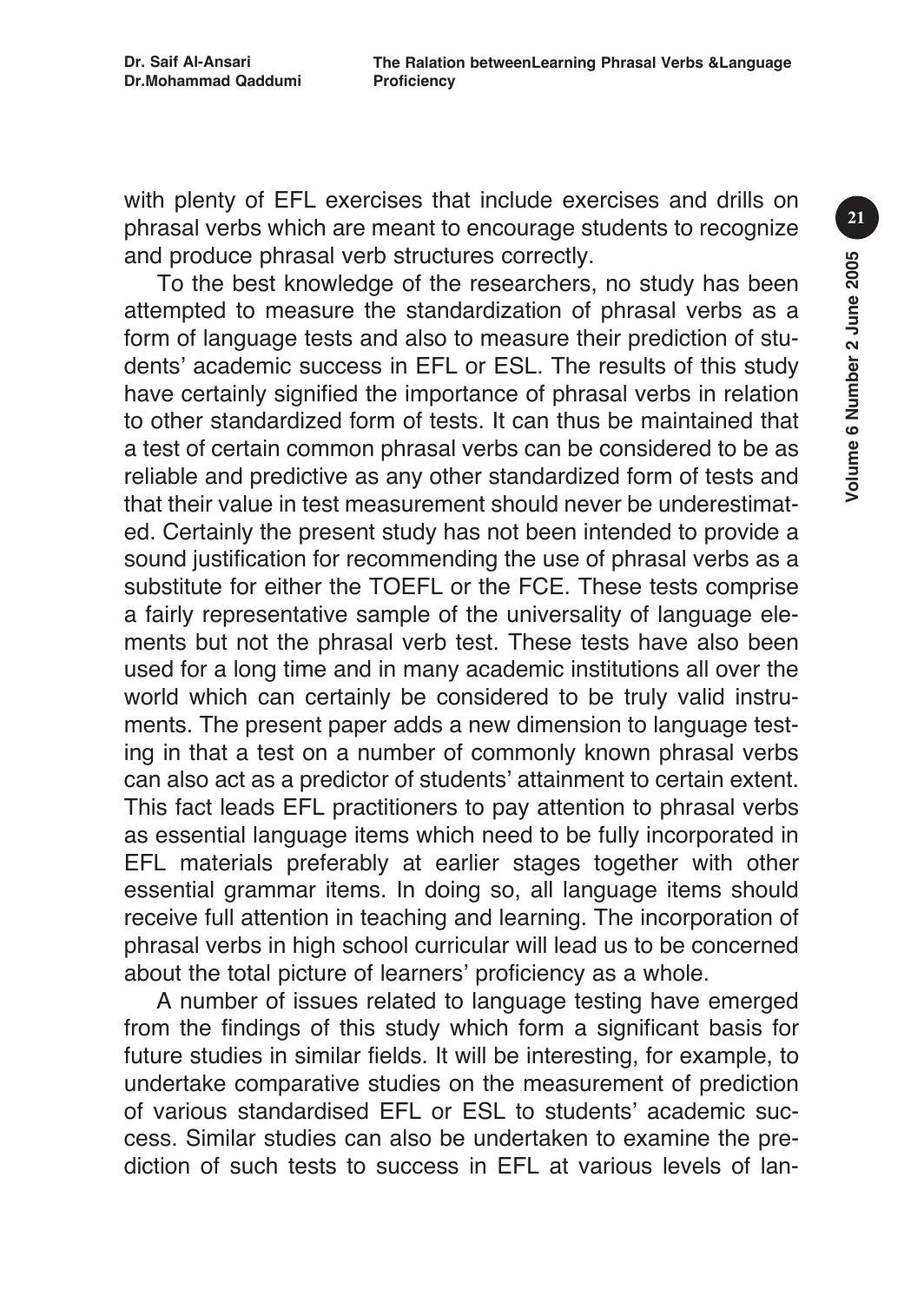guage learning and with various types of learners. Such an approach to future research may reveal more significant findings which will contribute to better understanding of language tests.

#### **Acknowledgments**

The authors would like to express their thanks to all those English major students at the Department of Foreign Languages and Literatures who took part in the study and mostly to Dr Nu'man Al-Mosawi at the College of Education for his help in the analysis of the data.

#### **References**

Al-Musawi,N.M.& Al-Ansari,S.H.(1999).Test of English Language and first certificate of English tests as predictors of academic success for undergraduate students at the University of Bahrain.**System,27**,389-399.

Ayres, J. B., & Peters, R. M. (1977). Predictive validity of the test of English as a foreign language for Asian graduate students in engineering, chemistry, or mathematics. **Educational and Psychological Measurement***,* **37** (2), 461-463.

Azzaro, G. (1992). The syntactic learning of English phrasal verbs: Theory. **Rassegna Italiane di Linguistca Applicata**, **24** (1), 33-60

Bachman, L. F., Davidson, F., & Foulkes, J. (1990).A comparison of the abilities measured by the Cambridge and Educational Testing Service EFL Test Batteries. **Issues in Applied Linguistics, 1 (**1**),** 30-55.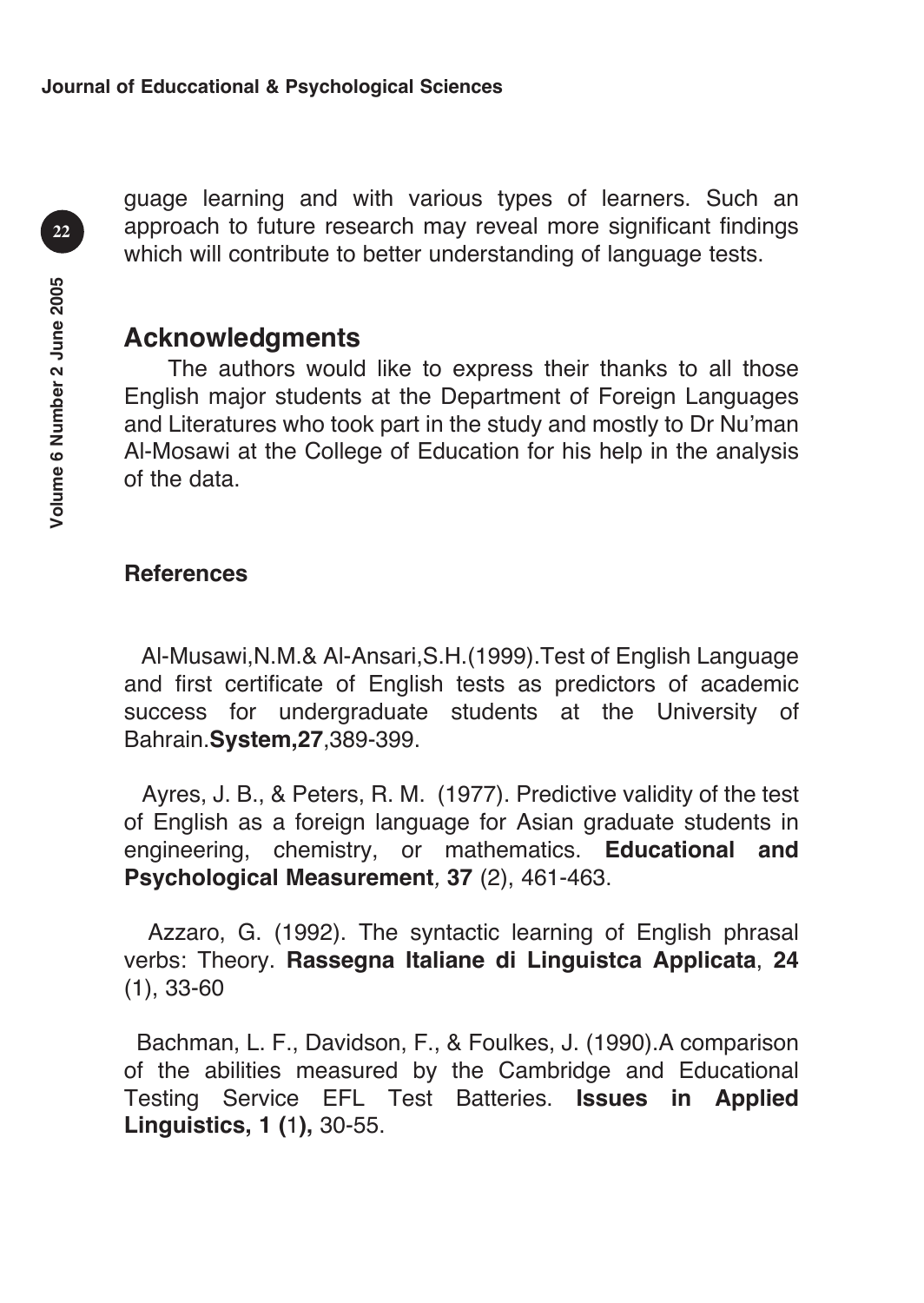**<sup>23</sup>** Bostic, M. L. (1981). A correlational-study of academic achievement and the Test of English as a Second Language (TOEFL). **Dissertation Abstracts International, 42,** (02), 468A. (University Microfilms No. AAC 81 - 16851)

Case, C. A. (1993). The relationship of language proficiency, perceptions of general language adequacy and selected demographic information to the academic performance of international graduate students at the University of Toledo. **Dissertation Abstracts International, 54** (01), 115A. (University Microfilms No. AAC 93 - 06713)

Choi, I. C. (1990). An application of item response theory to language testing: Model - data fit studies. **Dissertation Abstracts International, 50** (11), 3561A. (University Microfilms No. AAC 90 - 10829)

Choi, I. C., & Bachman, L. F. (1992). An investigation into the adequacy of three IRT models for data from two EFL reading tests. **Language Testing, 9 (** 1), 51-78.

Cornell, Alan (1985). Realistic goals in teaching and learning phrasal verbs. **IRAL, 23** (4), 269-80.

Dwaik, R. A. (1997). The role of lexical and syntactic knowledge in English as a foreign language reading comprehension. **Dissertation Abstracts International, 58** (05), 1550A. (University Microfilms No. AAC 97- 31615)

Educational Testing Service. (1997). TOEFL: 1997-1998. **Bulletin of information for TOEFL, TWE, and TSE.** Princeton, NJ: Educational Testing Service.

Hale, G. A., Stansfield, C. W., & Duran, R. P. (1984). A comprehensive TOEFL bibliography, 1963 - 82. **The Modern Language Journal, 68,** 45 - 51.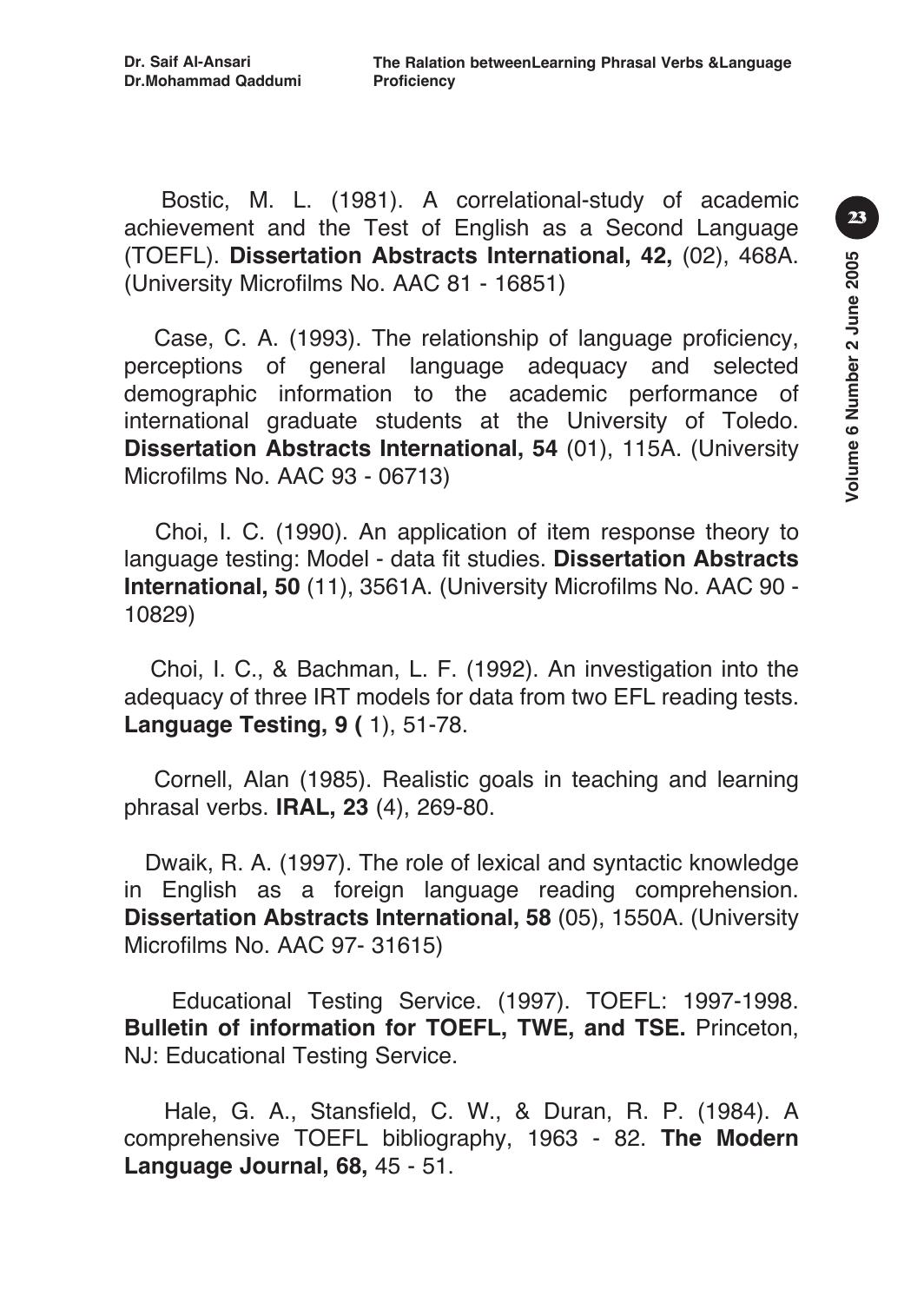**<sup>25</sup>** Hu Shu-Choan, P. (1991). English proficiency and academic performance of international graduate students. **Dissertation Abstracts International, 52,** (05), 1626A. (University Microfilms No. AAC 91 - 30788)

Konyu-Fogel,G.(1994). The academic adjustment of international students by country of origin at a Land-Grant University in the Unites States (West Virginia University). **Dissertation Abstracts International, 54** (11), 3946A. (University Microfilms No. AAC 94 - 10326)

Kunnan, A. J. (1992). Modeling relationships among some testtaker characteristics and performance on tests of English as foreign language (Test Performance). **Dissertation Abstracts International, 52** (12), 4248A (University Microfilms No. AAC 92 – 15738)

Light, R. L., Xu, M., & Mossop, J. (1987). English proficiency and academic performance of international students. **TESOL Quarterly, 21 (**2) 251 - 261.

Perry, W. S. (1989). The relationship between the Test of English as a Foreign Language (TOEFL) and other critical variables to the academic performance of international graduate students. **Dissertation Abstracts International***,* **50,** (02), 422A. (University Microfilms No. AAC 89 - 09466)

Qi, X. E. (1994). Consciousness raising in ESL writing: Its effects on the syntactic skills and writing proficiency of University students. **Dissertation Abstracts International***,* **55** (6) 1496A. (University Microfilms No. AAC 94 - 29844)

Mcarther, T., & Atkins, B. ((1995). **York Dictionary of English Phrasal Verbs and their Idioms.** York Press, Librairie du Liban **Publishers**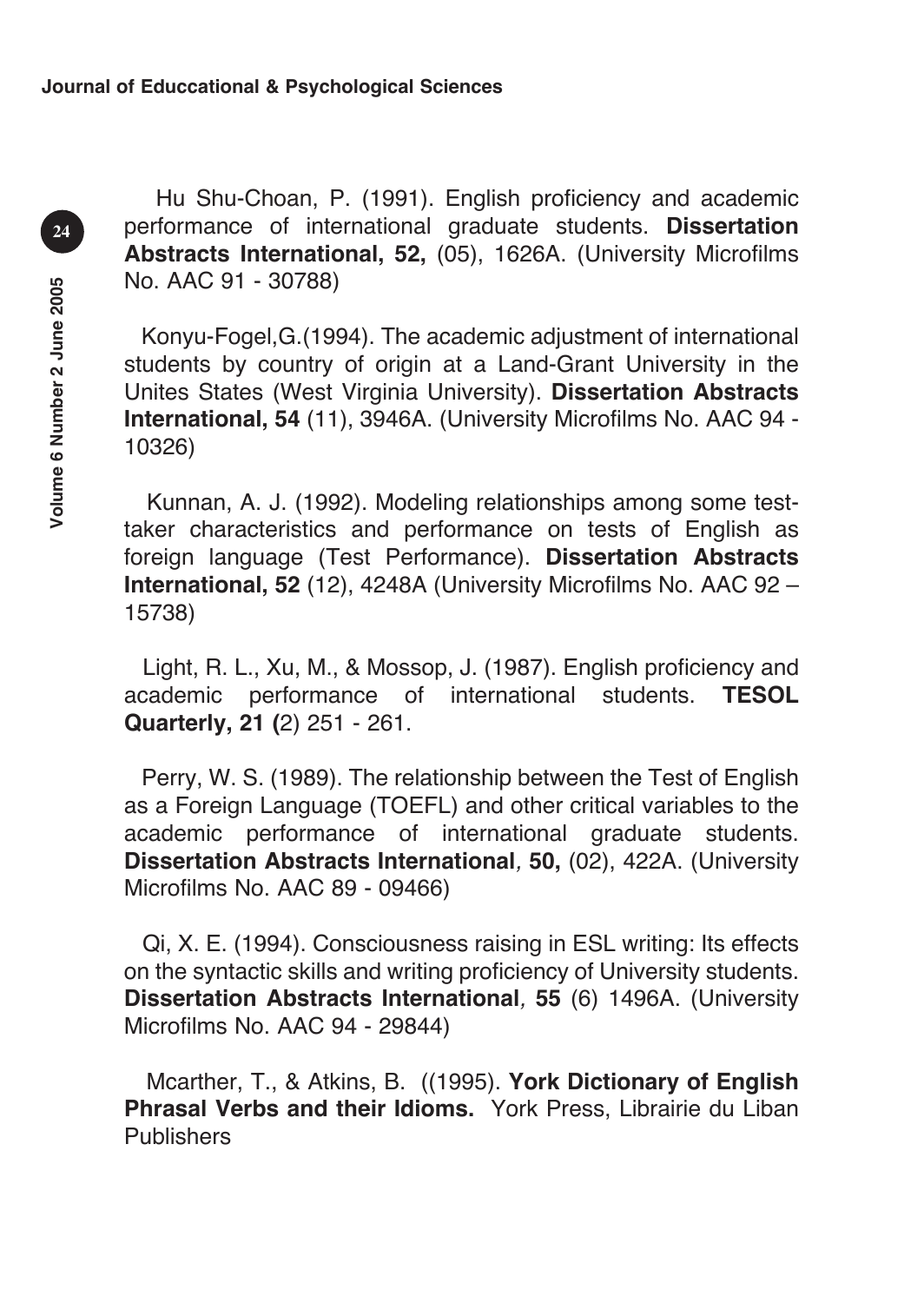Ryan, K. E., & Bachman, L. F. (1992). Differential item functioning on two tests of EFL proficiency. **Language Testing,9** (1), 12 - 29.

Schmidt, J. R. (1992). The prediction of academic performance of Malaysian undergraduate students in an American - affiliated University program conducted in Malaysia*.* **Dissertation Abstracts International***,* **52** (07), 2432A. (University Microfilms No. AAC 92 - 00712)

Sokari, H. (1980). Predictors of college success among foreign students from various ethnocultural backgrounds. **Dissertation Abstracts International***,* **41** (08), 3543A. (University Microfilms No. AAC 81 - 0365)

Stover, H. (1981). Effects of language admission criteria on academic performance of non-native English-speaking students*.* **Dissertation Abstracts International, 42,** (10) 4374A. University Microfilms No. AAC 82 - 0701)

Stoynoff, S. J. (1991). English language proficiency and study strategies as determinants of academic success for international students in U. S. Universities (United States). **Dissertation Abstracts International***,* **52** (0), 97A. (University Microfilms No. AAC 91 - 06713)

Swierzbin, B. (1996). **Word order with separable phrasal verbs, MA thesis,** University of Minnesota, USA

Taylor, D. L. (1989). The prediction of first-year academic success of undergraduate Malaysian students at the University of Nebraska - Lincolin. **Dissertation Abstracts International, 56** (06), 2213A. (University Microfilms No. AAC 89 - 07540)